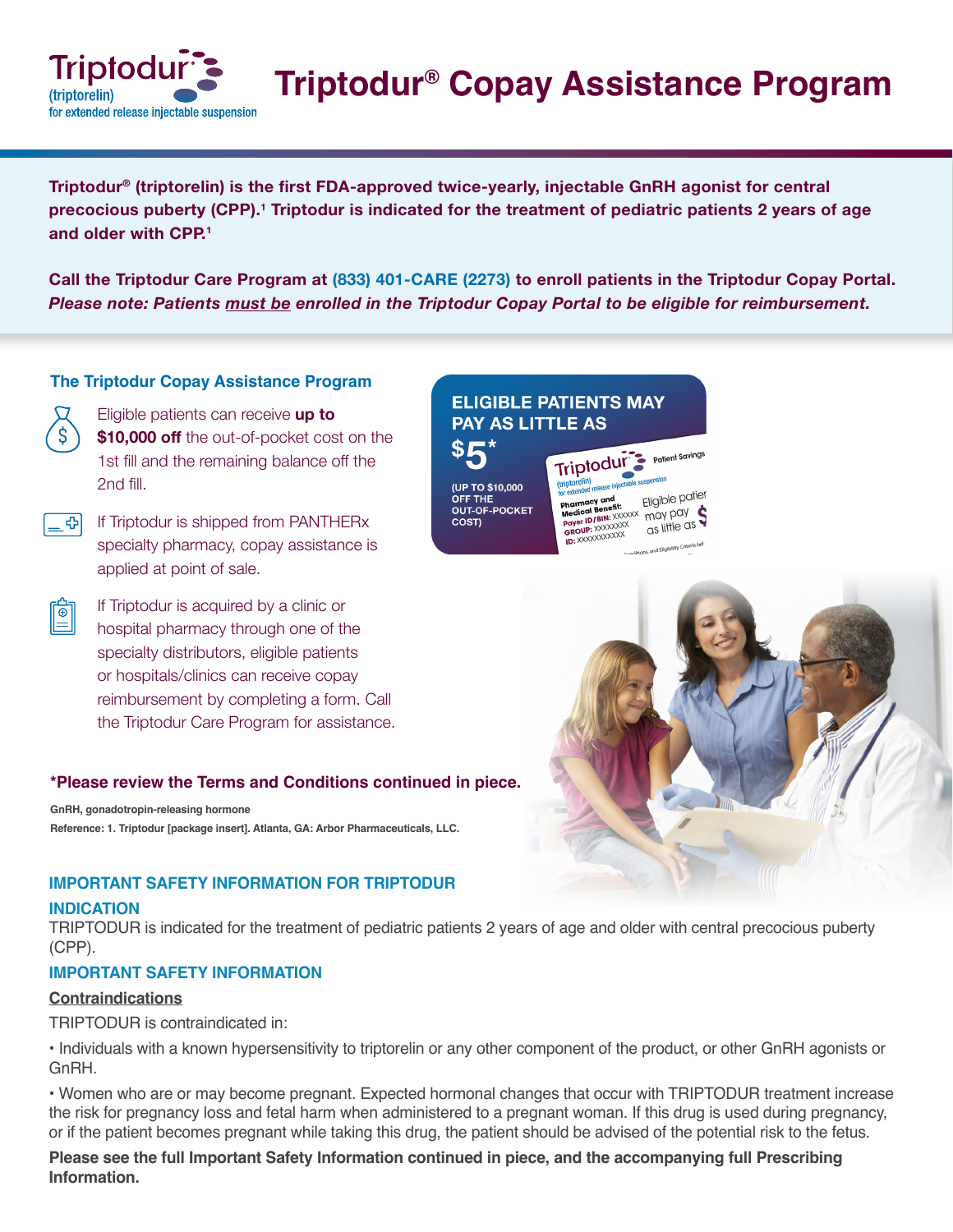# **Terms and Conditions**

**By using Triptodur Copay Assistance, you certify that you currently meet the eligibility criteria and will comply with the Terms and Conditions described below:**

- **•** Copay Assistance is not valid for prescriptions that are eligible to be reimbursed, in whole or in part, by Medicaid, Medicare, or other federal or state healthcare programs (including any state prescription drug assistance programs and the Government Health Insurance Plan available in Puerto Rico [formerly known as "La Reforma De Salud"]).
- **•** Copay Assistance is not valid for prescriptions that are eligible to be reimbursed by private insurance plans or other health or pharmacy benefit programs that reimburse you for the entire cost of your prescription drugs.
- **• Insured must be 18 years of age or older; patients must be 2 years of age or older.**
- **•** Each patient is limited to one active Copay Assistance offer at a time during this offering period, and the Copay Assistance offer is not transferable.
- Copay Assistance may be used once every 145 days. Maximum savings of \$10,000 per year. Up to \$10,000 off of your out-of-pocket cost on the 1st fill and the remaining balance off the out-of-pocket cost on the 2nd fill.
- **•** Copay Assistance cannot be combined with any other rebate or coupon, free trial, or similar offer for the specified prescription.
- **• Copay Assistance is not health insurance.**
- **• Copay Assistance will be accepted at participating pharmacies.**
- **•** Patients without insurance or for whom their insurance will not cover the medication are entitled to up to \$10,000 off of their out-of-pocket cost on the 1st fill and the remaining balance off the out-of-pocket cost on the 2nd fill.
- This offer is good only in the United States and Puerto Rico as allowed by law.
- **•** Arbor reserves the right to rescind, revoke, or amend Copay Assistance without notice.
- **•** Offer valid from 1/1/2021 to 12/31/2021. No membership fees apply.

# For more information on **Triptodur Copay Assistance** or the **Triptodur Care Program** please contact **833-401-CARE or visit us at www.Triptodur.com/hcp.**

# **IMPORTANT SAFETY INFORMATION FOR TRIPTODUR**

# **INDICATION**

TRIPTODUR is indicated for the treatment of pediatric patients 2 years of age and older with central precocious puberty (CPP).

# **IMPORTANT SAFETY INFORMATION**

## **Contraindications**

TRIPTODUR is contraindicated in:

- Individuals with a known hypersensitivity to triptorelin or any other component of the product, or other GnRH agonists or GnRH.
- Women who are or may become pregnant. Expected hormonal changes that occur with TRIPTODUR treatment increase the risk for pregnancy loss and fetal harm when administered to a pregnant woman. If this drug is used during pregnancy, or if the patient becomes pregnant while taking this drug, the patient should be advised of the potential risk to the fetus.

# **Warnings and Precautions**

## **Initial Rise of Gonadotropins and Sex Steroid Levels —**

During the early phase of therapy, gonadotropins and sex steroids rise above baseline because of the initial stimulatory effect of the drug. Therefore, a transient increase in clinical signs and symptoms of puberty, including vaginal bleeding, may be observed during the first weeks of therapy or after subsequent doses.

**Psychiatric Events —** Psychiatric events have been

reported in patients taking GnRH agonists. Postmarketing reports with this class of drugs include symptoms of emotional lability, such as crying, irritability, impatience, anger, and aggression. Monitor for development or worsening of psychiatric symptoms during treatment with TRIPTODUR.

**Convulsions —** Postmarketing reports of convulsions have been observed in patients receiving GnRH agonists, including triptorelin. These included patients with a history of seizures, epilepsy, cerebrovascular disorders, central nervous system anomalies or tumors, and patients on concomitant medications that have been associated with convulsions such as bupropion and SSRIs. Convulsions have also been reported in patients in the absence of any of the conditions mentioned above.

# **Adverse Reactions**

In clinical trials for TRIPTODUR, the most common adverse reactions (≥4.5%) are injection site reactions, menstrual (vaginal) bleeding, hot flush, headache, cough, and infections (bronchitis, gastroenteritis, influenza, nasopharyngitis, otitis externa, pharyngitis, sinusitis, and upper respiratory tract infection).

**You are encouraged to report side effects of prescription drugs to Arbor Pharmaceuticals, LLC Medical Information at 1-866-516-4950 or to the FDA at www.fda.gov/medwatch or call 1-800-FDA-1088.**

**For additional safety information, consult the accompanying TRIPTODUR full Prescribing Information or visit www.triptodur.com/hcp.**